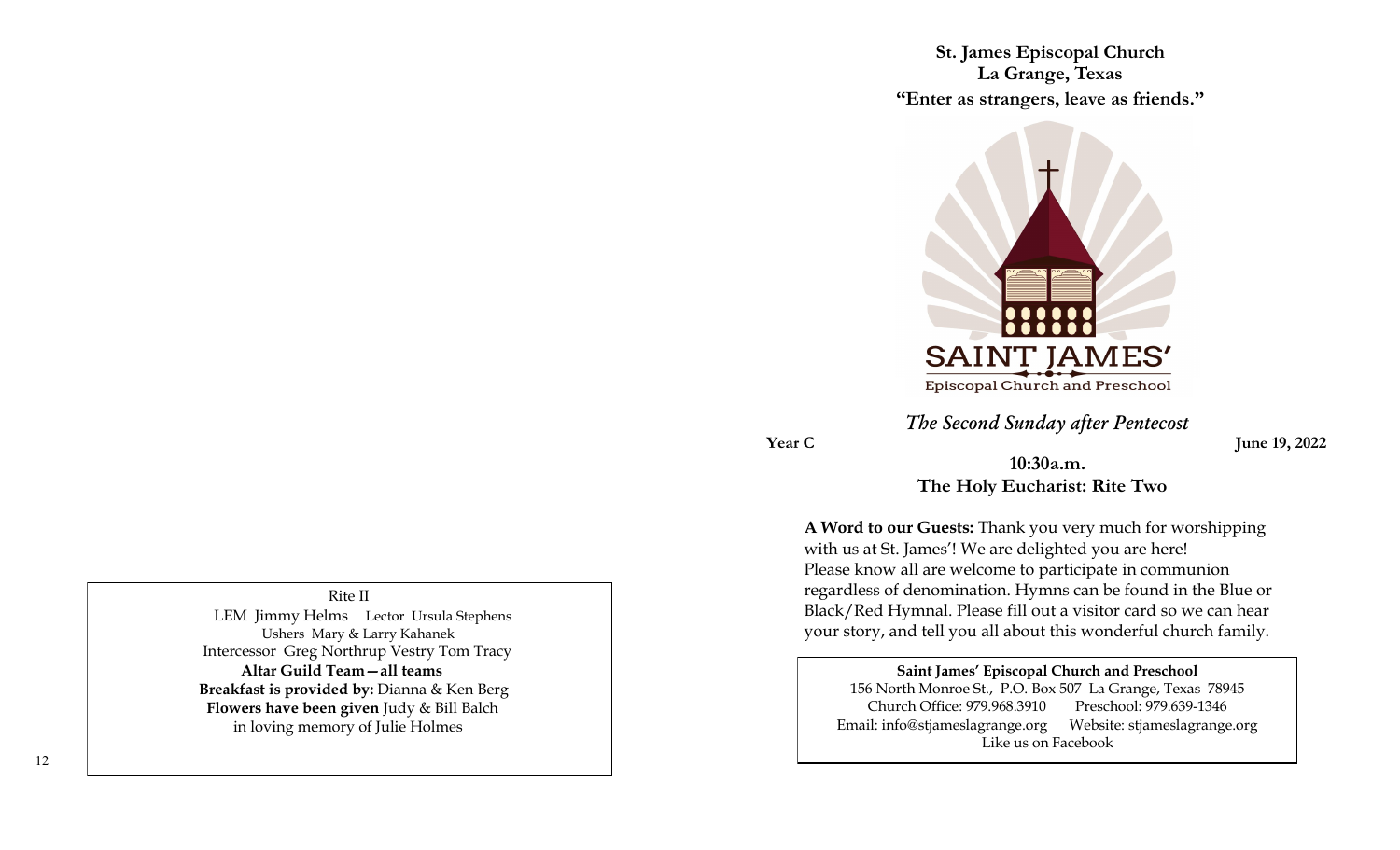## **The Word of God**

#### Prelude

Processional: *O for a Thousand Tongues to Sing AzMON* **Hymn 493** 

Opening Acclamation: Prayer Book 355

Priest: Blessed be God: Father, Son, and Holy Spirit.

**People: And blessed be his kingdom, now and for ever. Amen.** 

#### Collect for Purity

Almighty God, to you all hearts are open, all desires known, and from you no secrets are hid: Cleanse the thoughts of our hearts by the inspiration of your Holy Spirit, that we may perfectly love you, and worthily magnify your holy Name; through Christ our Lord. **Amen.**

#### Glory to God *Gloria in Excelsis* Powell **Hymnal S-280**

**All Sing: Glory to God in the highest, and peace to his people on earth. Lord God, heavenly King, almighty God and Father, we worship you, we give you thanks, we praise you for your glory. Lord Jesus Christ, only Son of the Father, Lord God, Lamb of God, you take away the sin of the world: have mercy on us; you are seated at the right hand of the Father: receive our prayer. For you alone are the Holy One, you alone are the Lord, you alone are the Most High, Jesus Christ, with the Holy Spirit, in the glory of God the Father. Amen.** 

Priest: The Lord be with you. **People: And also with you.** Priest: Let us pray.

## **Collect of the Day**

O Lord, make us have perpetual love and reverence for your holy Name, for you never fail to help and govern those whom you have set upon the sure foundation of your lovingkindness; through Jesus Christ our Lord, who lives and reigns with you and the Holy Spirit, one God, for ever and ever. **Amen**

#### **First Lesson: 1 Kings 19: 1-16,18**

2 under the broom tree and fell asleep. Suddenly an angel touched him and said to him, 'Get Ahab told Jezebel all that Elijah had done, and how he had killed all the prophets with the sword. Then Jezebel sent a messenger to Elijah, saying, 'So may the gods do to me, and more also, if I do not make your life like the life of one of them by this time tomorrow.' Then he was afraid; he got up and fled for his life, and came to Beer-sheba, which belongs to Judah; he left his servant there. But he himself went a day's journey into the wilderness, and came and sat down under a solitary broom tree. He asked that he might die: 'It is enough; now, O LORD, take away my life, for I am no better than my ancestors.' Then he lay down up and eat.' He looked, and there at his head was a cake baked on hot stones, and a jar of water. He ate and drank, and lay down again. The angel of the LORD came a second time,

## **+++Announcements+++** *HAPPY FATHER'S DAY*

**Sunday Adult Bible Study:** We remember the stories from Sunday school of Elijah and Elisha but what was the wider context? Join us at 9:15 for "The rest of the story" June 19th Elijah June 26th: Elisha part I July 3rd: Elisha Part II (He asked for a double portion of Elijah's spirit - so he gets twice the time)

**Vestry:** Tuesday, June 21, 2022 at 5pm.

**For the Calendar:** Bob Smythe's memorial service is June 24, 2022 at 11am. Julie Holmes memorial service is June 25th, 2pm.

**Holy Smokers:** Saturday, July 9th. No bake sale in July or August.

**Men's Club Meeting:** Monday, July 11th at Sealand Restaurant at 6pm. Hosts: Boyles, Bishop, Dykes, and Tracy.

**AMEN:** work day will be July 18th, Monday. If you would like to volunteer, please contact Sue Spaulding.

**Save the Date:** Next ECW Meeting will be Thursday, July 28th. More information forthcoming.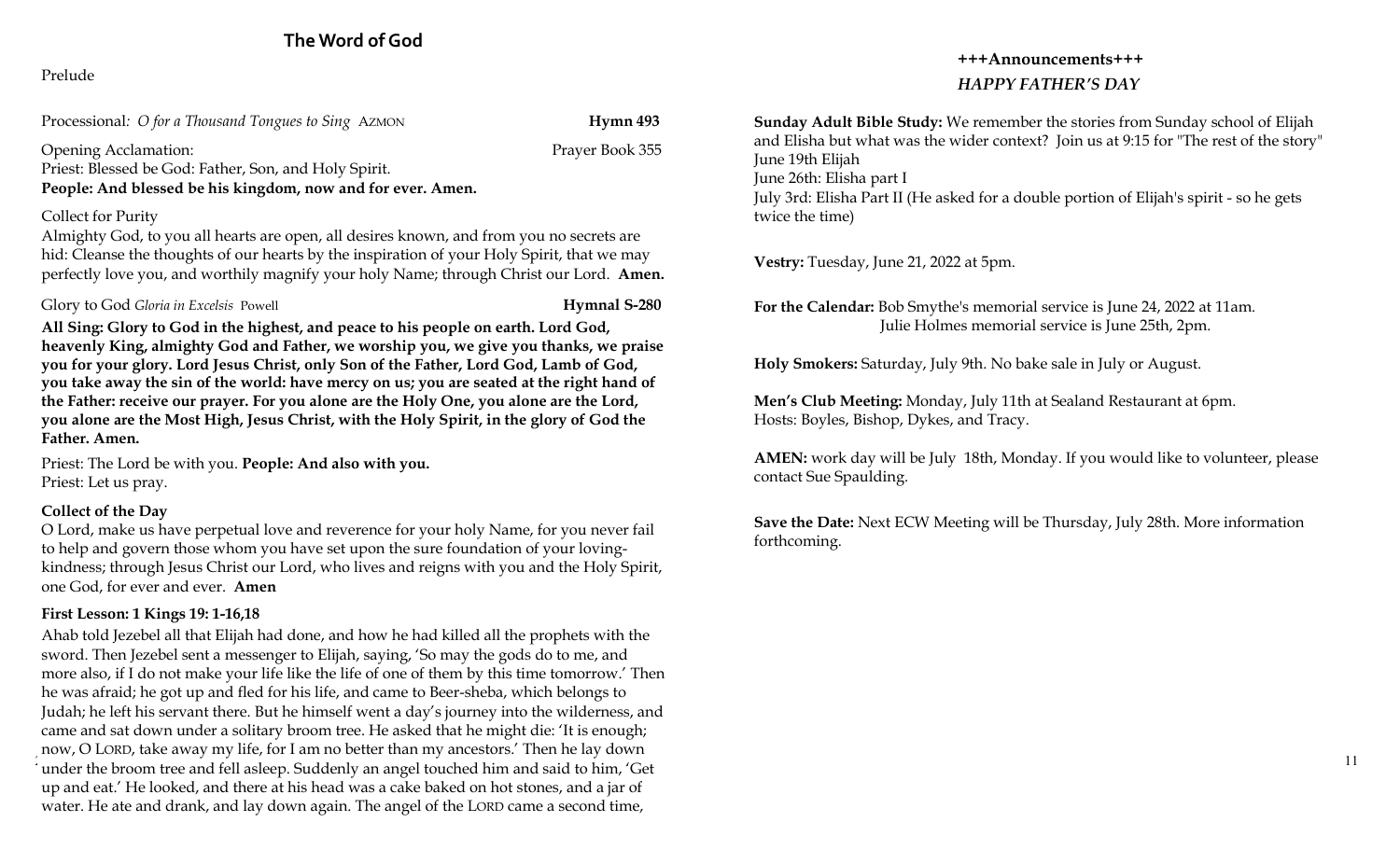#### Postcommunion Prayer **Prayer Book 366**

**Almighty and everliving God, we thank you for feeding us with the spiritual food of the most precious Body and Blood of your Son our Savior Jesus Christ; and for assuring us in these holy mysteries that we are living members of the Body of your Son, and heirs of your eternal kingdom. And now, Father, send us out to do the work you have given us to do, to love and serve you as faithful witnesses of Christ our Lord. To him, to you, and to the Holy Spirit, be honor and glory, now and for ever. Amen.** 

#### The Blessing:

Priest: The peace of God, which passes all understanding, keep your hearts and minds in the knowledge and love of God, and of his Son Jesus Christ our Lord; and the blessing of God Almighty, the Father, the Son, and the Holy Ghost, be among you, and remain with you always. **Amen.** 

| Recessional: Praise to the Living God! LEONI                        | <b>Hymn 372</b> |
|---------------------------------------------------------------------|-----------------|
| The Dismissal                                                       | Prayer Book 366 |
| Priest: Go in peace to love and serve the Lord. Alleluia. Alleluia. |                 |
| People: Thanks be to God. Alleluia. Alleluia.                       |                 |

Postlude: Mary Ann Hatfield

touched him, and said, 'Get up and eat, otherwise the journey will be too much for you.' He got up, and ate and drank; then he went in the strength of that food for forty days and forty nights to Horeb the mount of God. At that place he came to a cave, and spent the night there. Then the word of the LORD came to him, saying, 'What are you doing here, Elijah?' He answered, 'I have been very zealous for the LORD, the God of hosts; for the Israelites have forsaken your covenant, thrown down your altars, and killed your prophets with the sword. I alone am left, and they are seeking my life, to take it away.' He said, 'Go out and stand on the mountain before the LORD, for the LORD is about to pass by.' Now there was a great wind, so strong that it was splitting mountains and breaking rocks in pieces before the LORD, but the LORD was not in the wind; and after the wind an earthquake, but the LORD was not in the earthquake; and after the earthquake a fire, but the LORD was not in the fire; and after the fire a sound of sheer silence. When Elijah heard it, he wrapped his face in his mantle and went out and stood at the entrance of the cave. Then there came a voice to him that said, 'What are you doing here, Elijah?' He answered, 'I have been very zealous for the LORD, the God of hosts; for the Israelites have forsaken your covenant, thrown down your altars, and killed your prophets with the sword. I alone am left, and they are seeking my life, to take it away.' Then the LORD said to him, 'Go, return on your way to the wilderness of Damascus; when you arrive, you shall anoint Hazael as king over Aram. Also you shall anoint Jehu son of Nimshi as king over Israel; and you shall anoint Elisha son of Shaphat of Abel-meholah as prophet in your place. Yet I will leave seven thousand in Israel, all the knees that have not bowed to Baal, and every mouth that has not kissed him.'

Lector: The Word of the Lord. **People: Thanks be to God.**

#### Psalm 42 & 43 Simplified Anglican Chant

**All - As the deer longs for the / water-brooks, so longs my soul for you, O / God. My soul is athirst for God, athirst for the living / God; when shall I come to appear before the presence of / God?**

*Choir -* My tears have been my food day and / **night,** while all day long they say to me, "Where now is your / **God?"** I pour out my soul when I think on these things: how I went with the multitude and led them into the house of / **God,** With the voice of praise and thanksgiving, among those who keep / **holy-day.**

**All - Why are you so full of heaviness, O my / soul? and why are you so disquieted with- / in me? Put your trust in / God; for I will yet give thanks to him, who is the help of my countenance, and my / God.**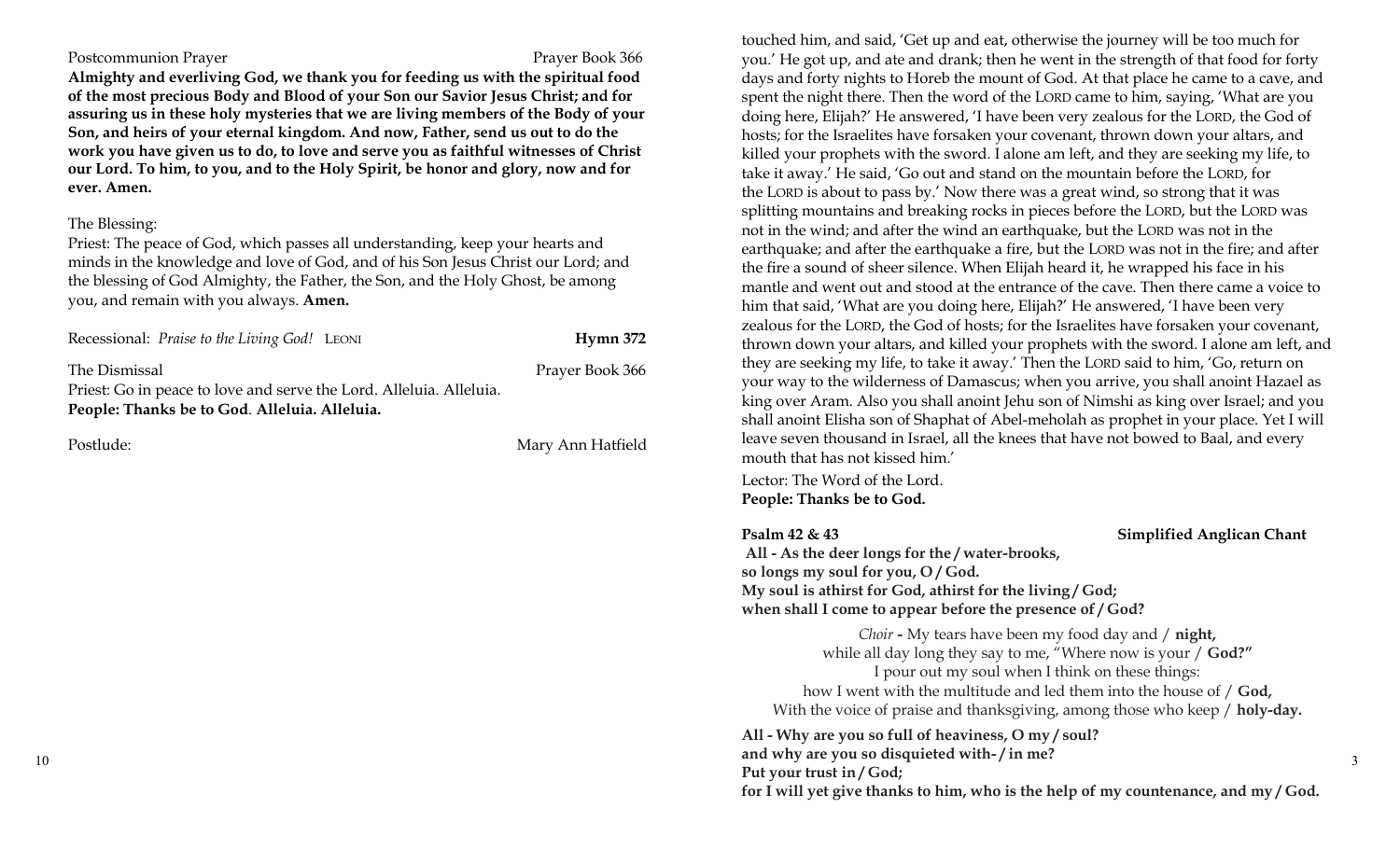*Men -* My soul is heavy with- / **in me;**  therefore I will remember you from the land of Jordan, and from the peak of Mizar among the heights of / **Hermon.** One deep calls to another in the noise of your / **cataracts;**  all your rapids and floods have gone / **over me.**

*Women -* The Lord grants his loving-kindness in the / **daytime;**  in the night season his song is with me, a prayer to the God of my / **life.** I will say to the God of my strength, "Why have you for- / **gotten me?**  and why do I go so heavily while the enemy op- / **presses me?"**

> *Choir -*While my bones are being / **broken,** my enemies mock me to my / **face;** All day long they / **mock me**  and say to me, "Where now is your / **God?"**

#### **All** *-***Why are you so full of heaviness, O my / soul? and why are you so disquieted with- / in me?**

**Put your trust in / God;** 

### **for I will yet give thanks to him, who is the help of my countenance, and my / God.**

*Men -*Give judgment for me, O God, and defend my cause against an ungodly / **people;** deliver me from the deceitful and the wicked. For you are the God of my / **strength;**  why have you put me / **from you?** 

and why do I go so heavily while the enemy op- / **presses me?**

*Women -*Send out your light and your truth, that they may / **lead me,**  and bring me to your holy hill and to your / **dwelling;** That I may go to the altar of God, to the God of my joy and / **gladness;**\* and on the harp I will give thanks to you, O God my / **God.**

**All** *-***Why are you so full of heaviness, O my / soul? and why are you so disquieted with- / in me? Put your trust in / God;** 

**for I will yet give thanks to him, who is the help of my countenance, and my / God.**

#### **Second Lesson: Galatians 3: 23-29**

Now before faith came, we were imprisoned and guarded under the law until faith would be revealed. Therefore the law was our disciplinarian until Christ came, so that we might be justified by faith. But now that faith has come, we are no longer subject to a disciplinarian, for in Christ Jesus you are all children of God through faith. As many of you as were baptized into Christ have clothed yourselves with Christ. There is no longer Jew or Greek, there is no longer slave or free, there is no longer male and female; for all of

4 you are one in Christ Jesus. And if you belong to Christ, then you are Abraham's offspring, heirs according to the promise.

The Priest continues...And now as our Savior Christ has taught us, we are bold to say: **All: Our Father, who art in heaven, hallowed be thy Name, thy kingdom come, thy will be done, on earth as it is in heaven. Give us this day our daily bread. And forgive us our trespasses, as we forgive those who trespass against us. And lead us not into temptation, but deliver us from evil. For thine is the kingdom, and the power, and the glory, for ever and ever. Amen.** 

The Breaking of the Bread Prayer Book 364 Alleluia. Christ our Passover is sacrificed for us; **Therefore let us keep the feast. Alleluia.** 

#### *Agnus Dei* (Powell) **Hymn S-163**

**Lamb of God, you take away the sins of the world: have mercy on us. Lamb of God, you take away the sins of the world: have mercy on us. Lamb of God, you take away the sins of the world: grant us peace.** 

#### Communion

Communion Music: - *As Longs the Deer for Cooling Streams* MARTYRDOM **Hymn 658** Please sing: St. 1: All; St. 2: Women; St. 3: Men; St. 4 All  *As the Deer* AS THE DEER Nystrom *Please join on St. 1 & 3* 1. As the deer panteth for the water So my soul longeth after Thee You alone are my heart's desire And I long to worship Thee You alone are my strength, my shield To You alone may my spirit yield You alone are my heart's desire And I long to worship Thee

2. *(Choir)* You're my friend And You are my brother Even though You are a King I love You more than any other So much more than anything 3. I want You more than gold or silver Only You can satisfy You alone are the real joy giver And the apple of my eye You alone are my strength, my shield To You alone may my spirit yield You alone are my heart's desire And I long to worship Thee

9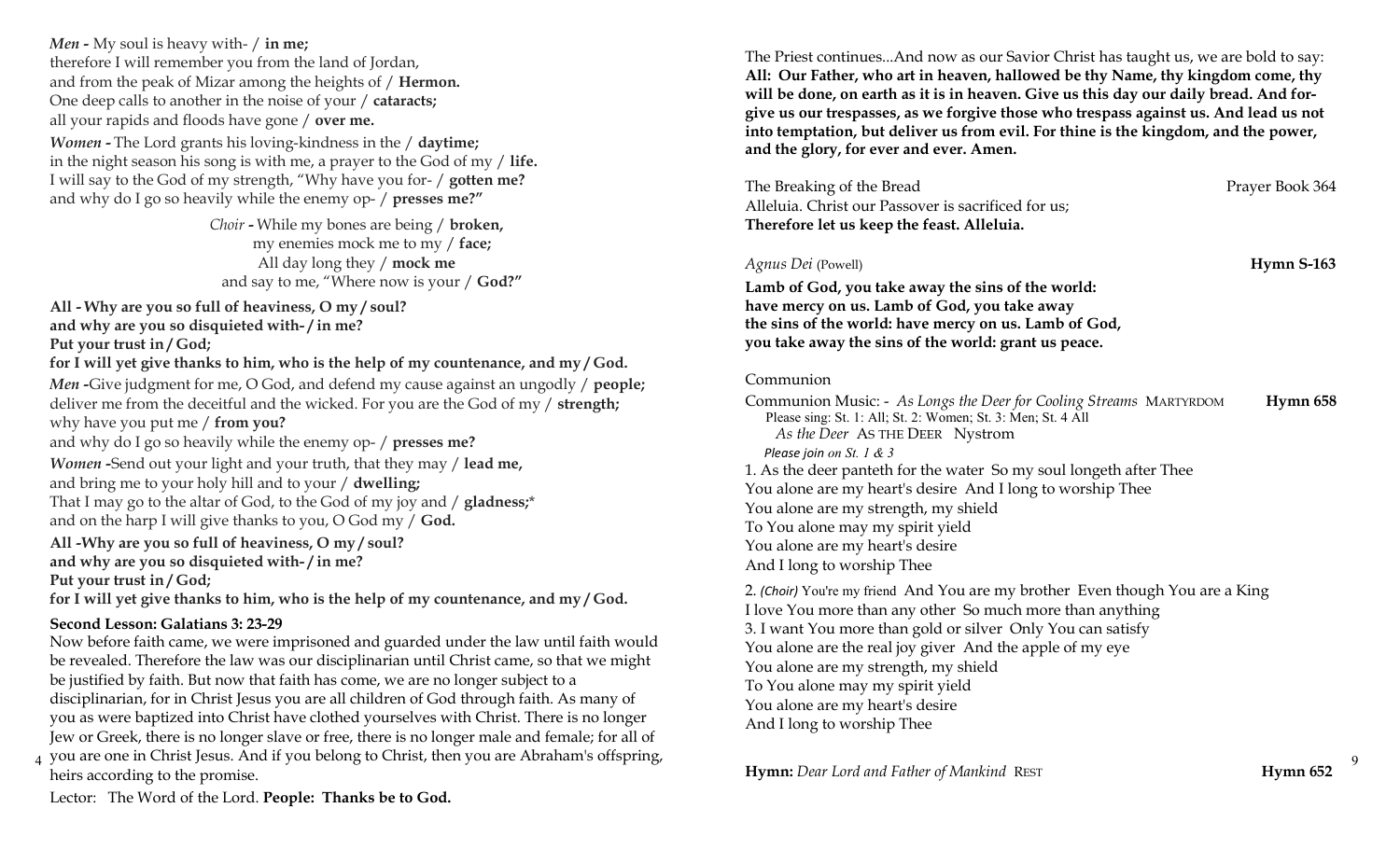## **The Holy Communion**

The Offertory: *Ave Verum Corpus K.* 618 *Choir* **Choir** W: Eucharistic Chant, 13th cent.; M: , W.A. Mozart

The gentle and serene *Ave Verum Corpus* was written for Anton Stoll, choirmaster in Baden, where Constanze, Mozart's wife, often visited the spa. Unlike the dramatic and famously unfinished *Requiem* in D Minor, K 626, on which Mozart was working at the same time, *Ave Verum Corpus* is perfectly suited for the smaller choir for which it was intended.

*Ave verum corpus, natum* Hail, true Body, born *de Maria Virgine,* of the Virgin Mary, *vere passum, immolatum* having truly suffered, sacrificed *in cruce pro homine* on the cross for mankind, *cuius latus perforatum* from whose pierced side *fluxit aqua et sanguine:*  water and blood flowed: *esto nobis praegustatum* Be for us a foretaste [of the Heavenly banquet] *in mortis examine.* in the trial of death!

## *All Sing: Doxology Old 100th:* **Praise God, from whom all blessings flow; praise him, all creatures here below; praise him above, ye heavenly host: praise Father, Son, and Holy Ghost. Amen.**



The Priest continues...who for ever sing this hymn to proclaim the glory of your Name:

### Sanctus, *Holy, Holy, Holy* (Powell) **Hymn S-129**

**Holy, holy, holy Lord, God of power and might, heaven and earth are full of your glory. Hosanna in the highest. Blessed is he who comes in the name of the Lord. Hosanna in the highest.** 

The Priest continues...Therefore we proclaim the mystery of faith: **All: Christ has died, Christ is risen,** 

## **Christ will come again.**

8

The Priest continues...all honor and glory is yours, Almighty Father, now and forever. **AMEN.**

Seq. Hymn: *Thine Arm, O Lord, in Days of Old St. MATTHEW* **Hymn 567** 

Priest The Holy Gospel of our Lord Jesus Christ according to Luke. **People Glory to you, Lord Christ.**

## **The Gospel: Luke 8: 26-39**

Jesus and his disciples arrived at the country of the Gerasenes, which is opposite Galilee. As he stepped out on land, a man of the city who had demons met him. For a long time he had worn no clothes, and he did not live in a house but in the tombs. When he saw Jesus, he fell down before him and shouted at the top of his voice, "What have you to do with me, Jesus, Son of the Most High God? I beg you, do not torment me" -- for Jesus had commanded the unclean spirit to come out of the man. (For many times it had seized him; he was kept under guard and bound with chains and shackles, but he would break the bonds and be driven by the demon into the wilds.) Jesus then asked him, "What is your name?" He said, "Legion"; for many demons had entered him. They begged him not to order them to go back into the abyss. Now there on the hillside a large herd of swine was feeding; and the demons begged Jesus to let them enter these. So he gave them permission. Then the demons came out of the man and entered the swine, and the herd rushed down the steep bank into the lake and was drowned. When the swineherds saw what had happened, they ran off and told it in the city and in the country. Then people came out to see what had happened, and when they came to Jesus, they found the man from whom the demons had gone sitting at the feet of Jesus, clothed and in his right mind. And they were afraid. Those who had seen it told them how the one who had been possessed by demons had been healed. Then all the people of the surrounding country of the Gerasenes asked Jesus to leave them; for they were seized with great fear. So he got into the boat and returned. The man from whom the demons had gone begged that he might be with him; but Jesus sent him away, saying, "Return to your home, and declare how much God has done for you." So he went away, proclaiming throughout the city how much Jesus had done for him.

Priest: The Gospel of the Lord. **People: Praise to you, Lord Christ.**

The Sermon **Rev. Rohani Weger** Rev. Rohani Weger

## The Nicene Creed (351 A.D.)

5 **We believe in one God, the Father, the Almighty, maker of heaven and earth, of all that is, seen and unseen. We believe in one Lord, Jesus Christ, the only Son of God, eternally begotten of the Father, God from God, Light from Light, true God from true God, begotten, not made, of one Being with the Father. Through him all things were made. For us and for our salvation he came down from heaven: by the power of the Holy Spirit he became incarnate from the Virgin Mary, and was made man. For our sake he was crucified under Pontius Pilate; he suffered death and was buried. On the**